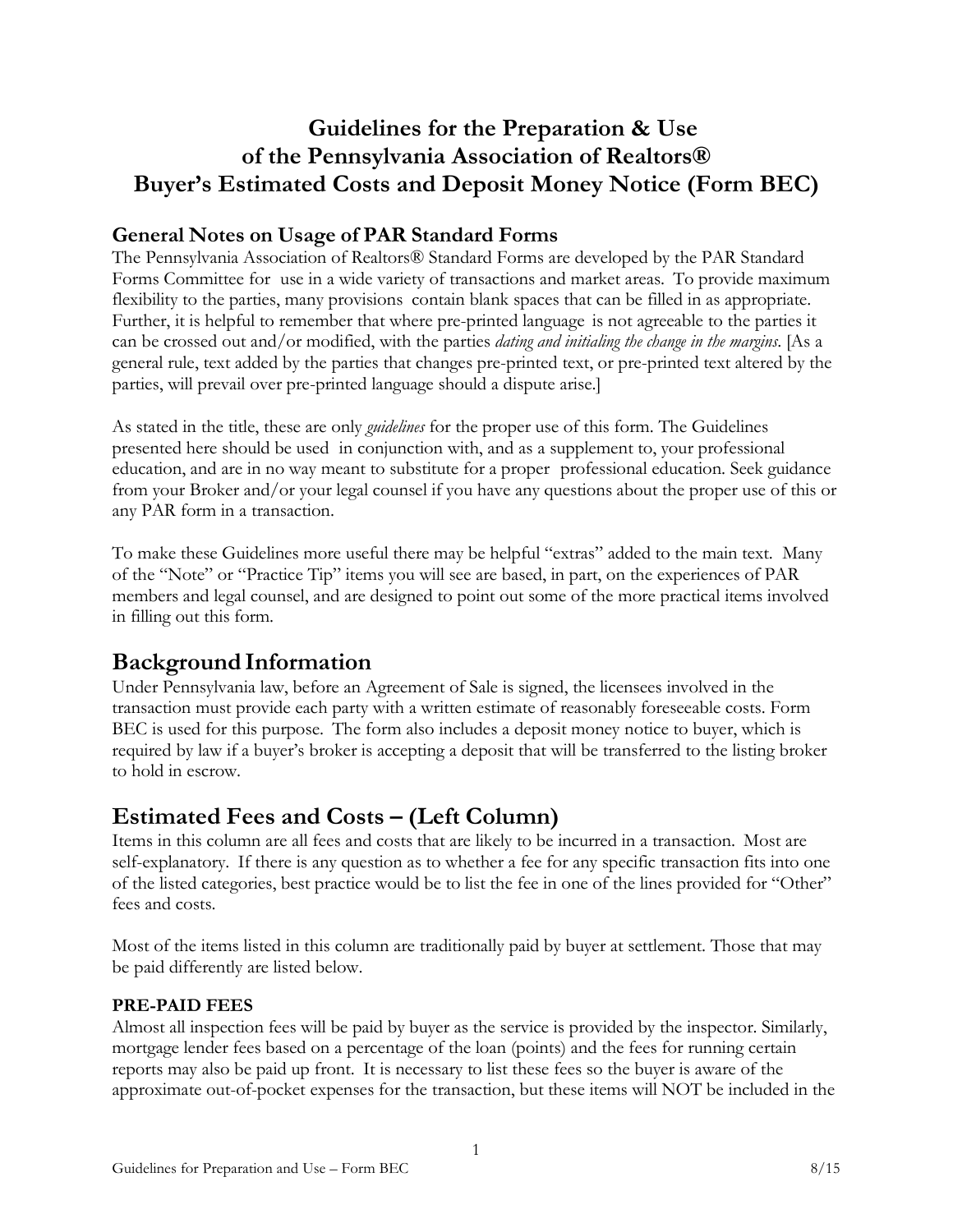estimated total monies due from the buyer at settlement (*see* "Summary of Total Monies Needed"). **To remind the listing agent about these fees, they have been marked with an asterisk (\*).**

#### **FINANCED FEES**

Some fees are generally lumped into the principal of the buyer's loan rather than being paid out-ofpocket at or before settlement. The most common is the fee for the Mortgage Insurance Premium; VA funding fees fall into this category as well. Like the pre-paid fees above, these items are listed to provide the buyer with a truthful estimate of their costs, but will NOT be included in the estimated total monies due from the buyer at settlement (*see* "Summary of Total Monies Needed"). **To remind the listing agent about these fees, they have been marked with a double asterisk (\*\*).**

# **Estimated Mortgages Payment(s) – (Right column)**

This information is provided so buyers will understand their approximate monthly mortgage obligation. Understanding that some of these will change over time, it is still important that the buyer be given as accurate information as is available.

#### **MORTGAGE TYPE/TERM/AMOUNT**

Indicate the basic assumptions being used for the estimates. Use the best information you have available about the likely mortgage product to be used by the buyer and the amount of the mortgage that would be necessary.

**Practice Tip**: Some practitioners may use this form at the very beginning of their relationship with a buyer to help educate the buyer about how much cash they may need to have available for the transaction. For this educational type use, it is permissible to use some "standard" assumptions about financing for the estimate. For example, in that circumstance it would be reasonable to assume a 30 year fixed-rate loan at the current interest rate for an amount close to what the buyer says they're looking for. BUT, once a decision has been made to make an offer on a particular property, it will be necessary to provide a new set of estimated costs based on the actual mortgage amount and mortgage product.

#### **INTEREST RATES/PAYMENT AMOUNTS**

Because of the variability of interest rates, this section allows estimation of two different payments. Generally, the first would be something close to the rates in effect at the time of the offer, while the second would be the maximum acceptable interest rate as stated in the Agreement of Sale.

When estimating the other payment lines in this section, be sure to use the most reliable information that is readily available. For example, it may be worth checking past taxes on a particular property rather than relying on a statement made in the MLS. Similarly, if the agent has sold other properties in a particular homeowner's association and is aware of the fee structure, it would be better to insert this known fee rather than an estimate based on other factors.

### **SECOND MORTGAGE**

Where the agent is aware that the buyer will be pursuing financing involving multiple financing vehicles (e.g., a first and second mortgage, a first mortgage with a home equity loan, or other similar products), that fact should be reflected in the mortgage payment estimates. These second loan products usually carry different interest rates (often higher), of which buyer should be aware.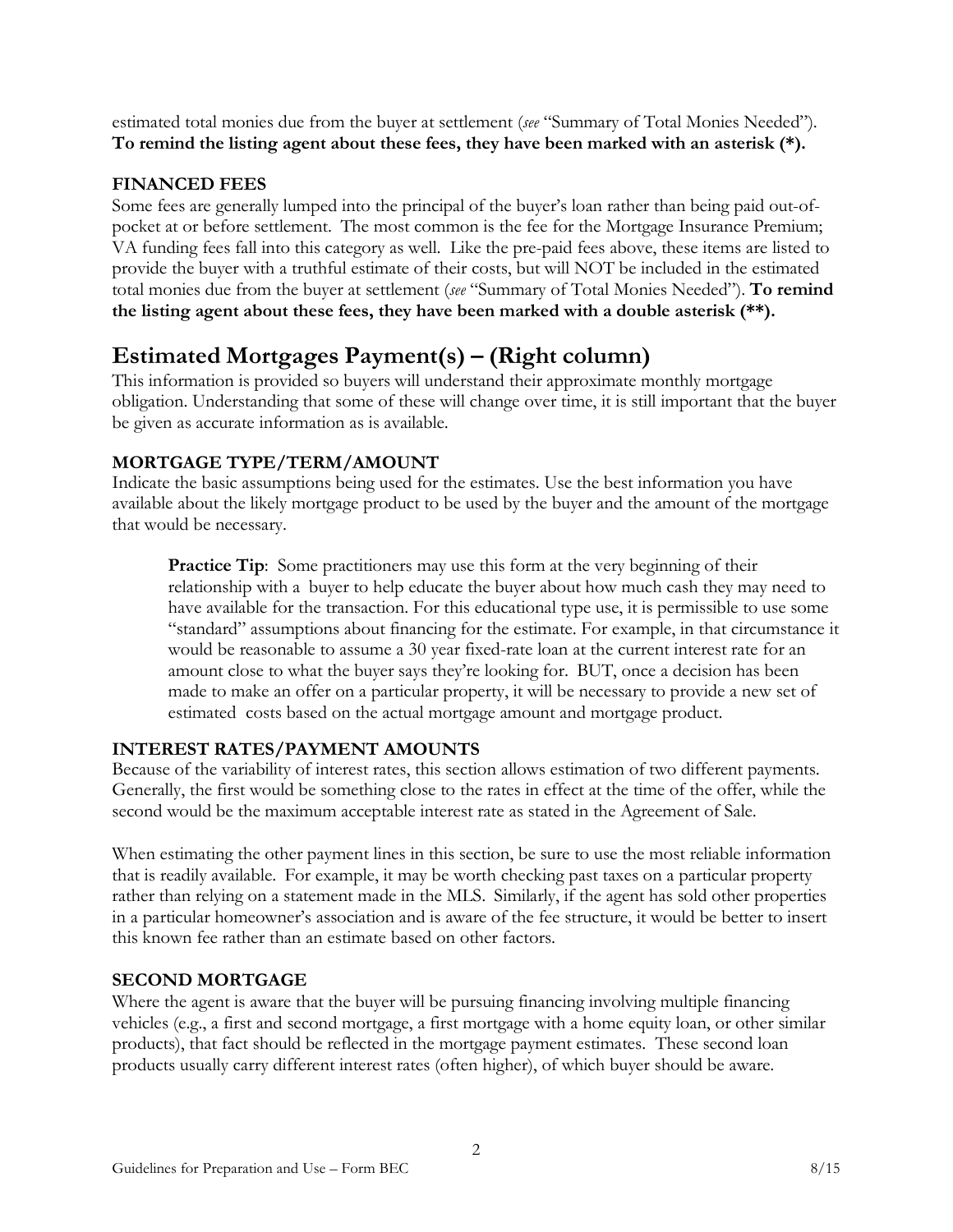### **Summary of Total Monies Needed – (Right Column, Bottom)**

The Summary of Total Monies Needed is used to calculate the estimated out-of-pocket costs due from the buyer at settlement. Starting with the total purchase price of the property, add in any additional costs that will be included in the final financed amount (the double-asterisked items in the left column and any others). This provides the total amount of money necessary to close the transaction.

**Practice Tip:** When a selling broker accepts a deposit on behalf of a buyer with the intent to transfer that deposit to the listing broker to be held in escrow, the selling broker is required by law to provide the Deposit Money Notice. PAR produces the Deposit Money Notice as a standalone form (Form DMN).

**Note:** The BEC is not a substitute for the forms and notices required under RESPA, nor do they comply with the RESPA disclosure requirements. Do not use this form in lieu of those which are required under RESPA.

From this grand total, subtract any financed amounts – including any fees – as well as any seller assists or credits, and any deposits made by the buyer. This amount is the estimated maximum amount that would be due at settlement.

Practice Tip: Any pre-paid fees (noted with a single asterisk in the left column) will be deducted from the amount due at settlement. Because the buyer will have to pay these fees at some point during the process, however, best practice would be to NOT deduct this amount on Form BEC. This way, the buyer is fully aware of the total cash that will be necessary, regardless of when it is paid.

*Example***:** Buyer is purchasing a Property with the purchase price of \$200,000. Buyer puts down a \$5,000 deposit and finances the rest with a VA mortgage, which has a funding fee (line 6(E) of Form BEC) of \$1,000. Buyer elects to have a property inspection, which is estimated to cost \$500 and will be responsible for a prorated share of property taxes in the amount of \$750. There are no other estimated costs. The summary section would be filled out as follows:

| <b>SUMMARY OF TOTAL MONIES NEEDED</b>    |             |
|------------------------------------------|-------------|
| <b>Purchase Price</b>                    | \$200,000   |
| Estimated Costs (from left column, incl. |             |
| MIP & VA Funding Fee, if any)            | 2,250<br>S  |
|                                          |             |
| <b>Total Cash Required (subtotal)</b>    | \$202,250   |
| Less Mortgage Amt. (including            |             |
| MIP & VA Funding Fee, if financed)       | \$196,000   |
| Less Seller Assist and Credits (if any)  | \$          |
| Less Deposits (if any)                   | 5,000<br>\$ |
| <b>Balance Due at settlement</b>         | 1,250<br>\$ |
|                                          |             |

**Note: Fees from the left column paid before settlement will be subtracted from this amount.**